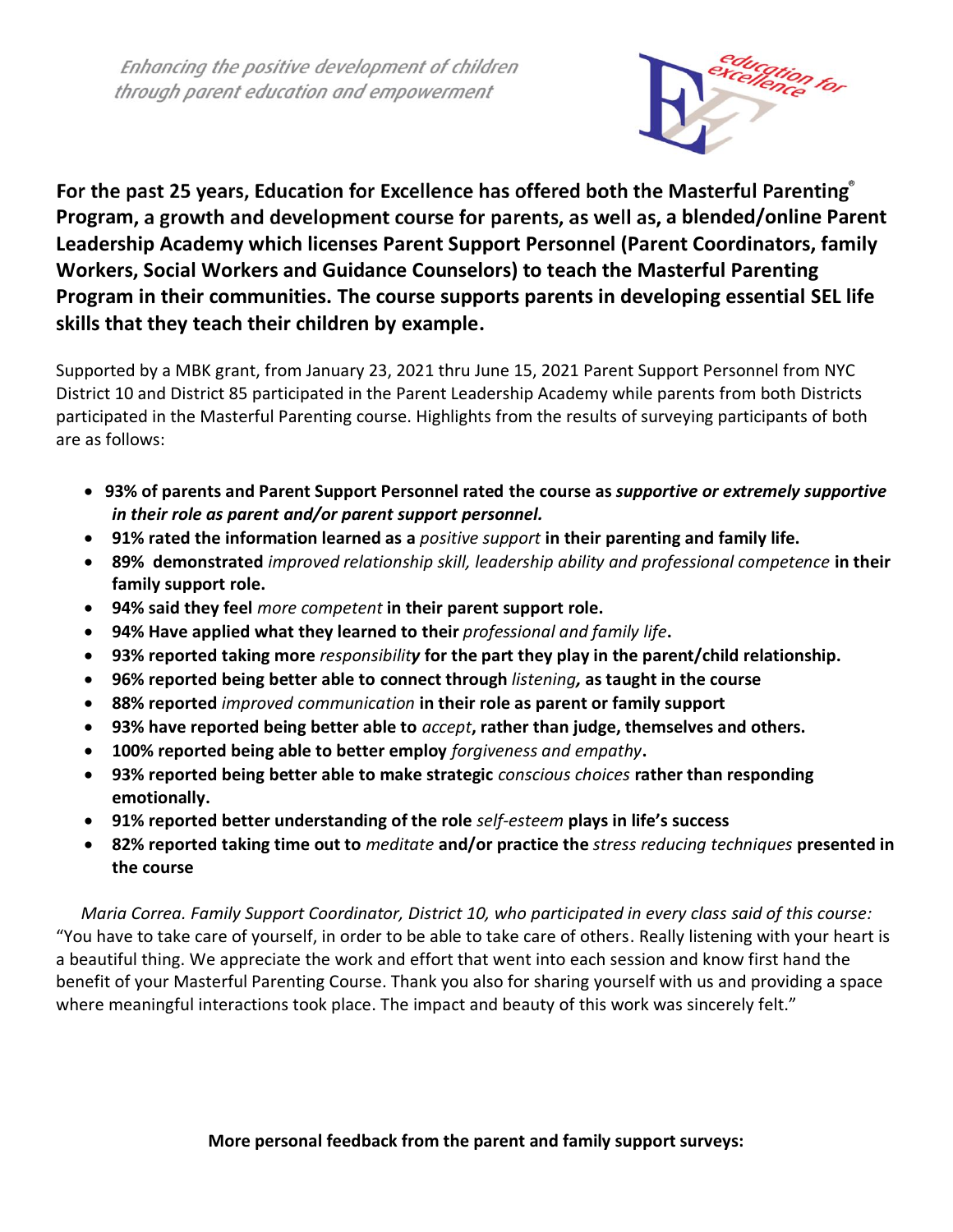" I have more control over my feelings. I can help my child, my families and friends solve their conflicts in a more efficient and mature way." *F.M. Parent Coordinator*

"Acceptance, responsibility, caring and reflecting .This course has changed my way of dealing with life." *N.S. Parent Coordinator*

"I love everything about the instructors, the information and exercises were amazing."

*A.B. Parent*

"A few things have been valuable, the beginning classes showed me I worry too much, I learned how to send light and love and let go. Other important values learned were listening and applying the listening skills. I am now able to actively listen without rushing to move on to the next task. I have applied this with my family as well as with my professional work. The last value taken is the breathing exercises, in the beginning I was not able to tune into myself, now I am able to let it all go and with the practice I can completely meditate and become one with me which is important for my emotional and physical health." *C.N. Parent Coordinator*

"Loved the instructors the warmth and sincerity of what was taught to us by them." *M.A. Parent* 

"The course was enlightening in really looking inside of myself as a way of understanding relationship with family in my life." *A.M. Parent Coordinator*

"The most valuable thing I have learned from this course is the importance of actively listening. I am more mindful to quiet myself and distraction to really hear what is being said." *A.C. Parent Coordinator*

"I have learned the importance of listening without interrupting and assuming on how to resolve an issue. But instead, to listen so that you can have a better understanding what the other person is going through and can help them effectively. A sense of caring and respect begins to develop. I have also learned to accept people for who they truly are. I realize I can't change other people I can only change myself to be a better me. I also learned that if you have a dream, you should pursue it rather than staying stuck as a survivor. Pursuing your dream, can open doors to many other possibilities." *R.R. Parent Coordinator*

I love the kindness, the patience with which they give us the courses helped us to grow as people. *N.P. Parent*

"The listening portion how to listen with my heart open and my mind quiet. This has already positively impacted my family and work relationships. The forgiveness section taught me that I need to work on that more. Thank you." *M.T. Parent Coordinator*

"In order to be a better self I have to take care of myself. I also love that. It made me reflect, act and change." D. *R. Parent Coordinator*

"Aprendi que para poder ayudar a otras personas primero nesecito buscar ayuda en mis necesidades para poder tener la capacidad de saber como ayudar a los demas, meditar para mantener la calma para poder actuar." *F.S. Parent*